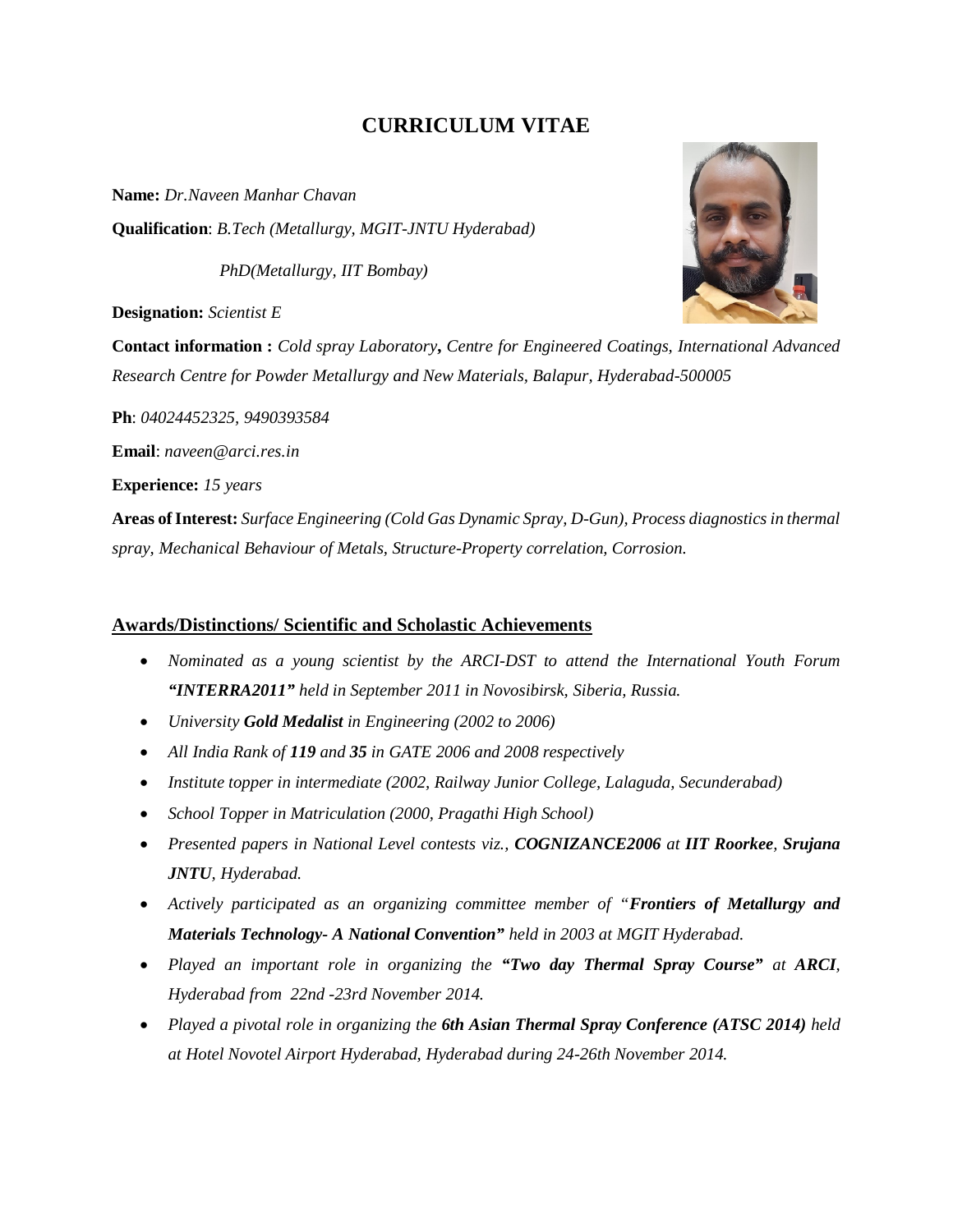## **List of Patents and Publications:**

## **Patents:**

- 1. An improved gas dynamic cold spray device and method of coating a substrate, **Naveen M Chavan**, S Kumar, PS Phani and DS Rao, Indian Patent Application: 201711006749, Under examination
- 2. An improved gas dynamic cold spray device and method of coating a substrate, **Naveen M Chavan**, S Kumar, PS Phani and DS Rao, Russian Patent Application:2744008 (Granted—May 2021)
- 3. An improved gas dynamic cold spray device and method of coating a substrate, **Naveen M Chavan**, S Kumar, PS Phani and DS Rao, Chinese Patent Application: 201880013832.3, Under examination
- 4. An improved gas dynamic cold spray device and method of coating a substrate, **Naveen M Chavan**, S Kumar, PS Phani and DS Rao, Patent Cooperation Treaty Application: WO2018154599 (Filed in 2018)
- 5. Anti-Clogging Cold-Spray Nozzle to deposit Clog-Prone Materials, S Kumar, , **Naveen M Chavan** and Yogeswar Kovvuru, Filed in India ( March 2022)

#### **Publications in peer reviewed journals:**

- 1. Vinay G, **Naveen Manhar Chavan**, S Kumar, A Jyothirmayi and Bolla Reddy B, Improved microstructure and properties of cold sprayed zinc coatings in the as sprayed condition, Surface and Coatings Technology (2022).
- 2. S Kumar, A Dhawale, **Naveen Manhar Chavan**, S Acharya, Superconducting niobium coating deposited using cold spray, Materials Letters(2022), 132, 113715.
- 3. Kumar, S., Bodapati, B.R., Vinay, G., Vamshi Kumar, K., **Chavan, N.M.,** Suresh Babu, P., Jyothirmayi, A., Estimation of inter-splat bonding and its effect on functional properties of cold sprayed coatings(2021), Surface and Coatings Technology, 420, art. no. 127318.
- 4. Vinay, G., Kumar, S., **Chavan, N.M.** Generalised bonding criteria in cold spraying: Revisiting the influence of in-flight powder temperature (2021), Materials Science and Engineering A, 823, art. no. 141719
- 5. **Chavan, N.M.,** Phani, P.S., Ramakrishna, M., Venkatesh, L., Pant, P., Sundararajan, G. Role of stacking fault energy (SFE) on the high strain rate deformation of cold sprayed Cu and Cu–Al alloy coatings,(2021) Materials Science and Engineering A, 814, art. no. 141242
- 6. **Chavan, N.M.,** Vinod Kumar, M., Sudharshan Phani, P., Pant, P., Sundararajan, G.Influence of Nozzle Throat Cross Section on Microstructure and Properties of Cold Sprayed Coatings(2019) Journal of Thermal Spray Technology, 28 (7), pp. 1718-1729.
- 7. Anupam, A., Kumar, S., **Chavan, N.M.,** Murty, B.S., Kottada, R.S. First report on cold-sprayed AlCoCrFeNi high-entropy alloy and its isothermal oxidation(2019),Journal of Materials Research, 34 (5), pp. 796-806.
- 8. Krishna, L.R., Madhavi, Y., Sahithi, T., Wasekar, N.P., **Chavan, N.M.,** Rao, D.S. Influence of prior shot peening variables on the fatigue life of micro arc oxidation coated 6061-T6 Al alloy (2018) International Journal of Fatigue, 106, pp. 165-174.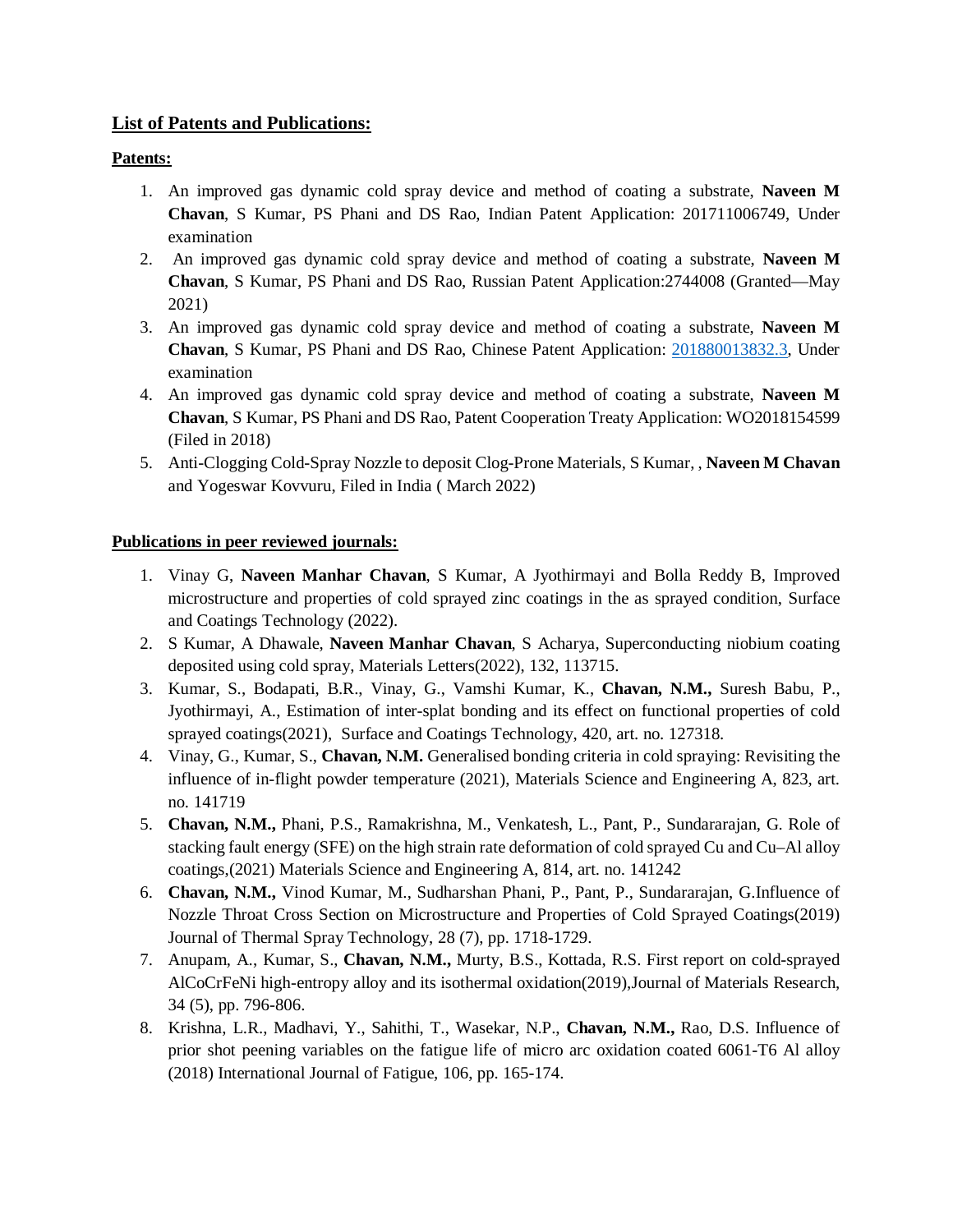- 9. Kumar, S., Ramakrishna, M., **Chavan, N.M.,** Joshi, S.V. Correlation of splat state with deposition characteristics of cold sprayed niobium coatings (2017), Acta Materialia, 130, pp. 177-195. Cited.
- 10. Kumar, M., Singh, H., Singh, N., **Chavan, N.M.,** Kumar, S., Joshi, S.V. Development of Erosion-Corrosion-Resistant Cold-Spray Nanostructured Ni-20Cr Coating for Coal-Fired Boiler Applications(2015) Journal of Thermal Spray Technology, 24 (8), pp. 1441-1449.
- 11. Kaur, N., Kumar, M., Sharma, S.K., Kim, D.Y., Kumar, S., **Chavan, N.M**., Joshi, S.V., Singh, N., Singh, H. Study of mechanical properties and high temperature oxidation behavior of a novel coldspray Ni-20Cr coating on boiler steels (2015) Applied Surface Science, 328, pp. 13-25
- 12. Kumar, M., Singh, H., Singh, N., Hong, S.-M., Choi, I.-S., Suh, J.-Y., **Chavan, N.M.,** Kumar, S., Joshi,S.V. Development of nano-crystalline cold sprayed Ni-20Cr coatings for high temperature oxidation resistance (2015) Surface and Coatings Technology, 266, pp. 122-133.
- 13. Sundararajan, G., **Chavan, N.M.,** Kumar, S. The elastic modulus of cold spray coatings: Influence of inter-splat boundary cracking (2013) Journal of Thermal Spray Technology, 22 (8), pp. 1348- 1357.
- 14. **Chavan, N.M.,** Kiran, B., Jyothirmayi, A., Phani, P.S., Sundararajan, G. The corrosion behavior of cold sprayed zinc coatings on mild steel substrate(2013) Journal of Thermal Spray Technology, 22 (4), pp. 463-470.
- 15. Venkatesh, L., **Chavan, N.M.,** Sundararajan, G. The influence of powder particle velocity and microstructure on the properties of cold sprayed copper coatings(2011), Journal of Thermal Spray Technology, 20 (5), pp. 1009-1021.
- 16. **Chavan, N.M.,** Ramakrishna, M., Phani, P.S., Rao, D.S., Sundararajan, G., The influence of process parameters and heat treatment on the properties of cold sprayed silver Coatings (2011), Surface and Coatings Technology, 205 (20), pp. 4798-4807.
- 17. Sundararajan, G., **Chavan, N.M.,** Sivakumar, G., Sudharshan Phani, P. Evaluation of parameters for assessment of inter-splat bond strength in cold-sprayed coatings (2010), Journal of Thermal Spray Technology, 19 (6), pp. 1255-1266.
- 18. Sen, D., **Chavan, N.M.,** Rao, D.S., Sundararajan, G. Influence of grit blasting on the roughness and the bond strength of detonation sprayed coating (2010), Journal of Thermal Spray Technology, 19 (4), pp. 805-815.

#### **Conference proceedings:**

- 1. G Sundararajan, **Naveen M Chavan** and G Sivakumar, "Effect of heat treatment on properties of thick thermal spray coatings", International Conference on Metallurgical Coatings & Thin Films, April- May 2008, San Diego, USA.
- 2. **Naveen M Chavan,** PS Phani and G Sundararajan, Effect of Process Parameters and Heat treatments on the properties of cold sprayed silver coatings, Proceedings of the Asian Thermal Spray Conference, November 2008, Nanyang Technological University, Singapore. (Oral Presentation)
- 3. **Naveen M Chavan**, A Jyothirmayi, Kiran B, G Sundararajan, Corrosion behavior of Cold sprayed Zinc coatings", 14th National Congress on Corrosion Control in India, September 2008, Hyderabad, India
- 4. Kumar, M., Singh, H., Singh, N., **Chavan, N.M**., Kumar, S., Joshi, S.V ,Development of Erosion-Corrosion-Resistant Cold-Spray Nanostructured Ni-20Cr Coating for Coal- Fired Boiler Applications, 6th Asian Thermal Spray Conference (ATSC 2014), Hyderabad, India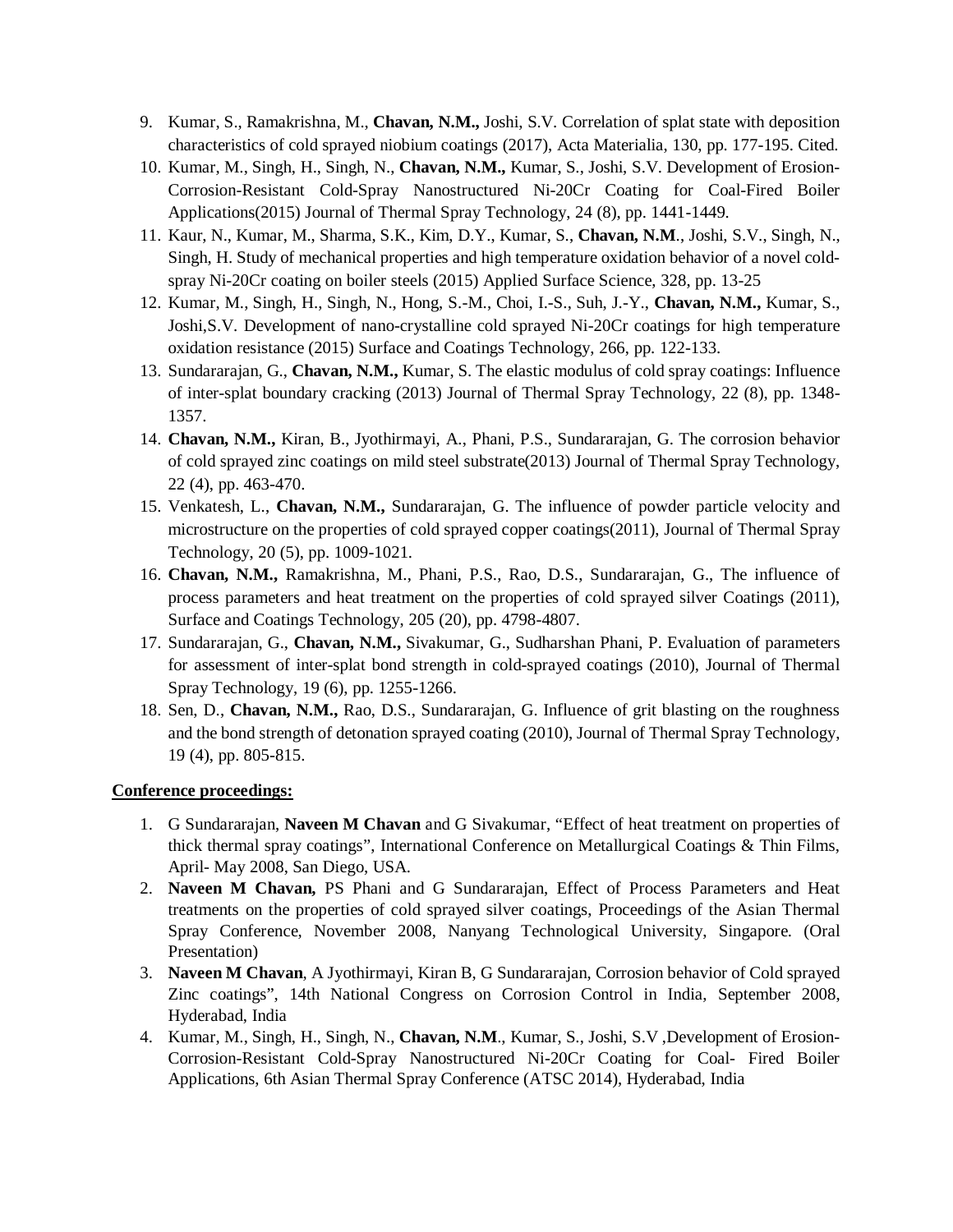- 5. **Naveen Manhar Chavan**, , L Venkatesh, P Suresh Babu, Prita Pant, G Sundararajan, Cold Sprayed Copper and Copper Aluminium Alloys: Influence of Stacking Fault Energy on the Structure and Properties, SMT 30-Politecnico Di Milano- Milan, Italy-July 2016
- 6. Kumar, M., Singh, H., Singh, N., Joshi, S.V., **Chavan, N.M.,** Kumar, S. Evaluation of high temperature oxidation behavior of a cold spray Ni-20Cr nano-structured coating(2016), Proceedings of the International Thermal Spray Conference, 1, pp. 220-225.
- 7. Kumar, M., Singh, H., Singh, N., **Chavan, N.M**., Kumar, S., Joshi, S.V. Development of highperformance cold-sprayed nanostructured ni-20cr coatings for harsh environment of power plant boilers (2017) Proceedings of the International Thermal Spray Conference, 2, pp. 1061-1066.

#### **Projects handled under various capacities:**

- 1. Development of high conductivity-oxidation resistant 3 mm thick pure silver coatings on SS boiler tubes using cold spray facility, 2007-2008, Funding agency: BHEL Trichy -INR 6 Lakh (as PI)
- 2. Development of Zn and Sn based composite coatings on Al busbars for Siemens India for friction stir welding applications, 2010-2011, Funding agency: Siemens India, Bengaluru - INR 5 lakh (as co-PI)
- 3. Developmental studies on feasibility to deposit Ni-Cr and Inconel coatings for repair applications, 2013, Funding agency: GE Bengaluru - INR 3.5 lakh (as co-PI)
- 4. Development of superconducting Niobium coatings on Cu cavities-Phase 1, 2015-2018, Funding agency: BRNS, BARC Mumbai, INR 23 lakh (as co-PI)
- 5. Development of thick and highly conductive copper coatings on six sides of cubical shape SS for plasma facing applications, 2014, Funding agency: IPR Gandhinagar – IIT Ropar, INR 3.5 lakh (as PI)
- 6. Structural repair of Al aerospace alloys using cold spray, 2015-2018, Funding agency: Boeing India Bengaluru, INR 78 lakh (as co-PI)
- 7. Development (and supply) of Cu and refractory based composite coatings for electromagnetic rail gun applications, 2015-2018, Funding agency: ARDE, DRDO, Pune, INR 37 lakh
- 8. Development of biocompatible Ti coatings on SS, PEEK substrates and implants for invitro and invivo studies, 2017 to 2020, Funding agency: Wissenkraft Pune, INR- 3 lakh (as PI and co-PI)
- 9. Development of high entropy alloy coatings using cold spray as potential bond coat replacements, 2015-2020, Funding agency: ARDB, Bengaluru, INR 50 lakh (as co-PI)
- 10. Development and supply of repaired Al, Ti, Steel and Inconel parts—Stage-1, 2021-2022, Funding agency: VSSC Trivandrum, INR- 4.99 lakh (as PI)
- 11. Development of repair solution for Ni based, Al based and steel based components, 2022, Funding agency: VSSC Trivandrum, INR- 9 lakh (as co-PI)